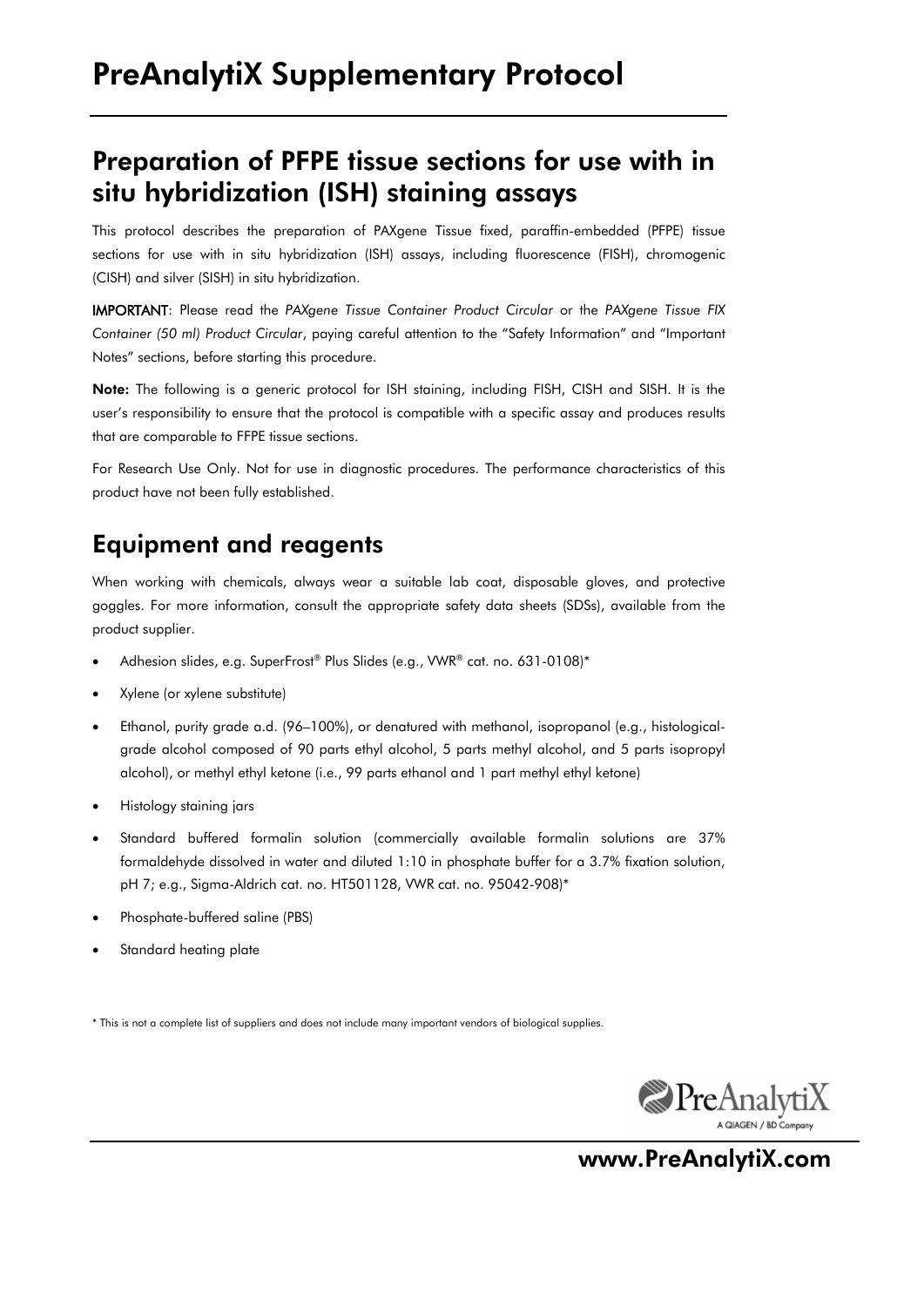### Starting material

Starting material for ISH staining is a PFPE tissue section mounted on a slide. The tissue sample must be fixed and stabilized in PAXgene Tissue Containers, dehydrated and embedded in paraffin (see the PAXgene Tissue Container Product Circular for information about tissue fixation, stabilization, and paraffin embedding).

# Things to do before starting

- Prepare RNase-free equipment and reagents (e.g., microtome, slides, water, water bath, incubator, staining devices).
- Tissue specimens must be fixed, stabilized, processed and embedded in paraffin according to the *PAXgene Tissue Container Product Circular*.
- Prepare 90%, 70% and 50% (v/v) ethanol by mixing ethanol (96–100%) and water (deionized water may be used).

#### Procedure

- 1. Cut PFPE tissue sections according to the ISH assay manufacturer's instructions (typically 3–5 µm). Mount the sections on adhesion slides.
- 2. Heat the sections on a heating plate for 10 min at 70°C.
- 3. Deparaffinize the PFPE tissue sections by incubating them according to Table 1.

Table 1. Incubation steps to deparaffinize PFPE tissue sections

| <b>Step</b>    | Media            | <b>Incubation time</b> |
|----------------|------------------|------------------------|
| 1              | Xylene           | $10 \text{ min}$       |
| $\overline{2}$ | Xylene           | $10$ min               |
| 3              | 96%-100% Ethanol | $15 \text{ min}$       |
| $\overline{4}$ | 96%-100% Ethanol | $15 \text{ min}$       |
| 5              | 90% Ethanol      | $2 \text{ min}$        |
| 6              | 70% Ethanol      | 2 min                  |
| 7              | 50% Ethanol      | $2$ min                |